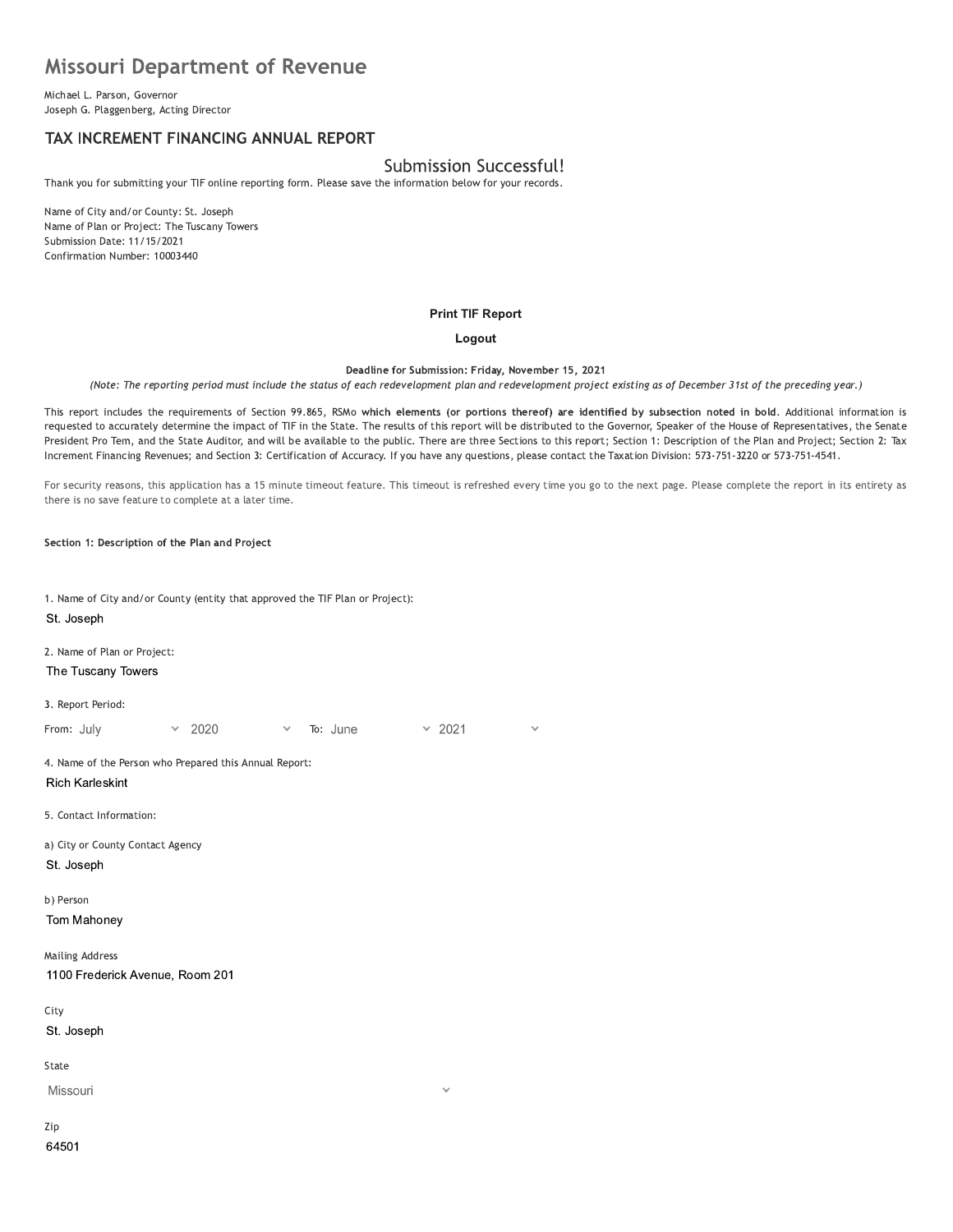| Phone                                                      |                                                                                                                                                 |
|------------------------------------------------------------|-------------------------------------------------------------------------------------------------------------------------------------------------|
| 816-271-5526                                               |                                                                                                                                                 |
| Fax                                                        |                                                                                                                                                 |
| 816-271-4697                                               |                                                                                                                                                 |
| E-mail Address                                             |                                                                                                                                                 |
| tmahoney@stjoemo.org                                       |                                                                                                                                                 |
| c) Private Sector Developer                                |                                                                                                                                                 |
| St. Joe 47, Inc.                                           |                                                                                                                                                 |
| d) Person                                                  |                                                                                                                                                 |
| David Block                                                |                                                                                                                                                 |
| Phone                                                      |                                                                                                                                                 |
| 816-412-7400                                               |                                                                                                                                                 |
| Fax                                                        |                                                                                                                                                 |
| E-mail Address                                             |                                                                                                                                                 |
| dblock@dblockandco.com                                     |                                                                                                                                                 |
| 6. Original Date Plan/Project Approved:                    |                                                                                                                                                 |
| September                                                  | $\times$ 2005                                                                                                                                   |
| 7. Ordinance Number (if available):<br>6670                |                                                                                                                                                 |
| 8. Most Recent Plan Amendment Date (if any): [99.865.1(9)] |                                                                                                                                                 |
| August                                                     | $\times$ 2015                                                                                                                                   |
| 9. Ordinance Number (if available):<br>8971                |                                                                                                                                                 |
| 10. State House District:                                  |                                                                                                                                                 |
| 27                                                         |                                                                                                                                                 |
| 11. State Senate District:                                 |                                                                                                                                                 |
| $34\,$                                                     |                                                                                                                                                 |
| 12. School District:                                       |                                                                                                                                                 |
| 294                                                        |                                                                                                                                                 |
|                                                            | 13. General Location of Area or Project Area (if available, please e-mail a copy of Redevelopment Area Boundary Map from Plan to TIFreporting@c |
|                                                            | The redevelopment area is located at the southwest corner of the intersection of I-29 and US 169 Highway.                                       |
|                                                            |                                                                                                                                                 |
| 14. Brief Description of Plan/Project: [99.865.1(10)]      |                                                                                                                                                 |
|                                                            | The plan provides for (1) the rehabilitation of a structure currently existing in the Phase 1 Redevelopment Area,                               |

13. General Location of Area or Project Area (if available, please e-mail a copy of Redevelopment Area Boundary Map from Plan to TIFreporting@dor.mo.gov:[99.865.1(10)] The redevelopment area is located at the southwest corner of the intersection of I-29 and US 169 Highway.

The plan provides for (1) the renabilitation of a structure currently existing in the Phase 1 Redevelopment Area, (2) the construction of several one to four-level commercial, retail and office buildings within the Redevelopment Areas, including a notel, restaurant, financial institution and convenience store; and (3) the construction of 14. Brief Description of Plan/Project: [99.865.1(10)]<br>The plan provides for (1) the rehabilitation of a structure currently existing in the Phase 1 Red<br>(2) the construction of several one to four-level commercial, retail a

15. Plan/Project Status (checkmark one which best describes status):

 $\bigcirc$ Starting-Up

OSeeking Developer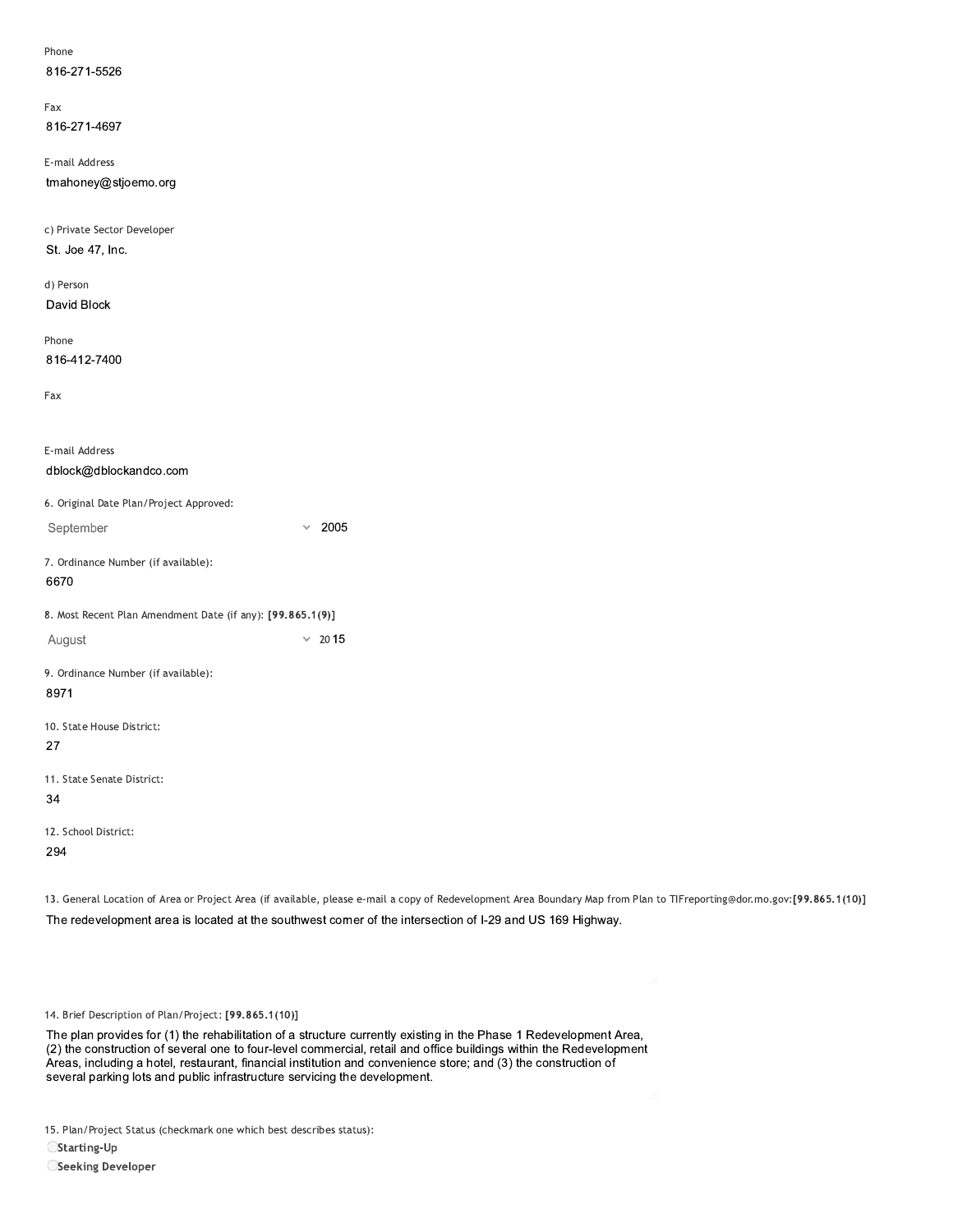**OUnder Construction CFully-Operational Olnactive** ODistrict Dissolved If clarification is needed on Plan/Project Status:

Optional...

16. Area Type (checkmark all applicable):

**Ø** Blight

Conservation

Economic Development

17. How was the "but-for" determination made? (checkmark all applicable):

Project had unusual/extraordinary costs that made the project financially unfeasible in the market place.

 $\Box$  Project required significant public infrastructure investment to remedy existing inadequate conditions.

Project required significant public infrastructure investment to construct adequate capacity to support the project.

Project required parcel assembly and/or relocation costs.

If clarification is needed on "but-for" determination:

Optional...

18. Major Development Obstacles to be Overcome:

Extraordinary land development costs. Defective or inadequate street layout. Unsanitary or unsafe conditions. Economic under-utilization. Improper subdivision or obsolete platting.

19. Briefly Describe the Project's Public Benefits: [99.865.1(10)]

The Tuscany Tower redevelopment plan will result in increased employment within the City and enhance the tax base of the City. Another benefit of the plan is to discourage commerce, industry and manufacturing from moving operations to another state.

|   | 20. Briefly Describe Agreements with the Developer: [99.865.1(9)] |  |  |
|---|-------------------------------------------------------------------|--|--|
| . |                                                                   |  |  |

 $N/A$ 

|     | 21. Brief Description of Any Agreements with the Affected Taxing Districts: [99.865.1(9)] |  |  |  |  |
|-----|-------------------------------------------------------------------------------------------|--|--|--|--|
| N/A |                                                                                           |  |  |  |  |

22. Number of Relocated Residences During This Report Period:

 $\mathbf 0$ 

23. Number of Relocated Businesses During This Report Period:

 $\mathbf 0$ 

24. Number of Parcels Acquired Through Use of Eminent Domain Power in This Report Period: [99.865.1(12)]

 $\mathbf 0$ 

25. Identify any Businesses that have Relocated to the Redevelopment Area During This Report Period: (Completion of this section satisfies requirements of 99.810.2 'New Business Report', otherwise due by the last day of February).

> Name: Address: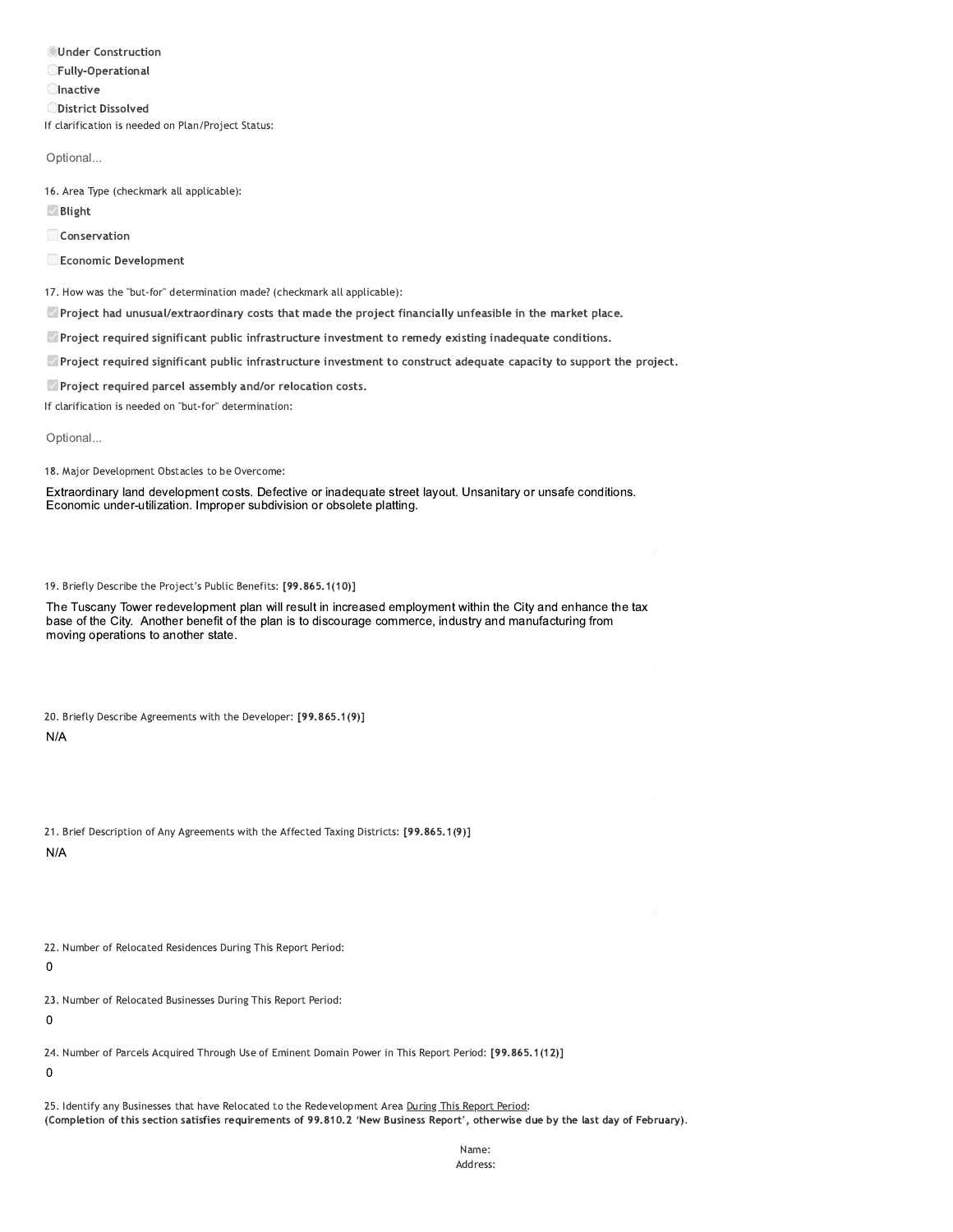#### Phone Number: Primary Business Line: Relocated From What City/County?

26. Estimate of New Jobs: Projected: 1,500

Actual to date: 81

27. Estimate of Retained Jobs: Projected: 0

Actual to date: 0

Section 2: Tax Increment Financing Revenues

TIF Revenue Deposits to the Special Allocation Fund as of the Report Date:

a) Payments in Lieu of Taxes (PILOTs): [99.865.1(6)]

Total received since inception: \$926,181.70

Amount on hand (as of report date):

 $\sqrt{5}$  O

b) Economic Activity Taxes (EATs): [99.865.1(8)]

Total received since inception: \$461,838.43

Amount on hand (as of report date):  $50$ 

Total Revenue on hand in the Special Allocation Fund as of Report Date: [99.865.1(1)]  $$9,051.37$ 

29. Expenditures for Total Project Costs Funded by TIF: [99.865.1(2)]

a) Public Infrastructure (streets, utilities, etc)

Total Since Inception: \$3,625,022.52

Report Period Only:

 $\sqrt{5}$  O

b) Site Development (grading, dirt moving, etc.)

Total Since Inception: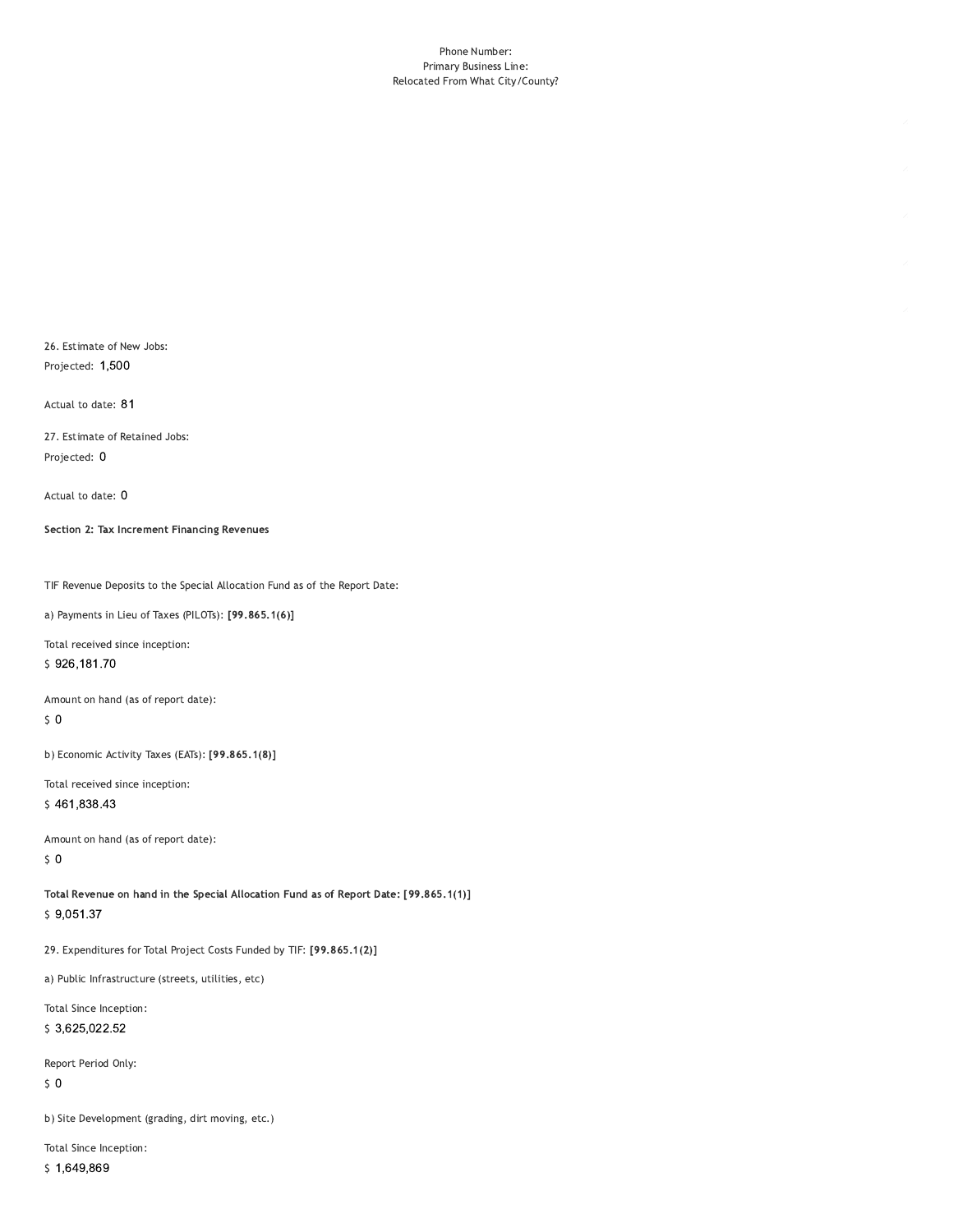Report Period Only:

 $\zeta$  0

c) Rehab of Existing Buildings [99.865.1(11)]

Total Since Inception:

 $\sqrt{5}$  O

Report Period Only:

 $50$ 

d) Acquisition of Land or Buildings [99.865.1(11)]

Total Since Inception:

 $50$ 

Report Period Only:

 $\sqrt{5}$  O

e) Other (specify): Soft Costs/Contingency

Total Since Inception: \$404,729.77

Report Period Only:

 $50$ 

f) Other (specify): City Expenses

Total Since Inception:

\$17,785.68

Report Period Only:

 $\sqrt{5}$  O

Amount Paid on Debt Service: [99.865.1(3)]

g) Payments of Principal and Interest on Outstanding Bonded Debt:

Since Inception:

 $50$ 

This Reporting Period:

 $\sqrt{5}$  O

h) Reimbursement to Developer for Eligible Costs:

Since Inception: \$1,309,541.56

This Reporting Period: \$343,911.27

i) Reimbursement to Municipality (or other Public Entity) for Eligible Costs:

Since Inception:

\$65,595.87

This Reporting Period: \$17,456.99

30. Anticipated TIF Reimbursable Costs (Only include hard costs; do not include interest or bond issuance costs.):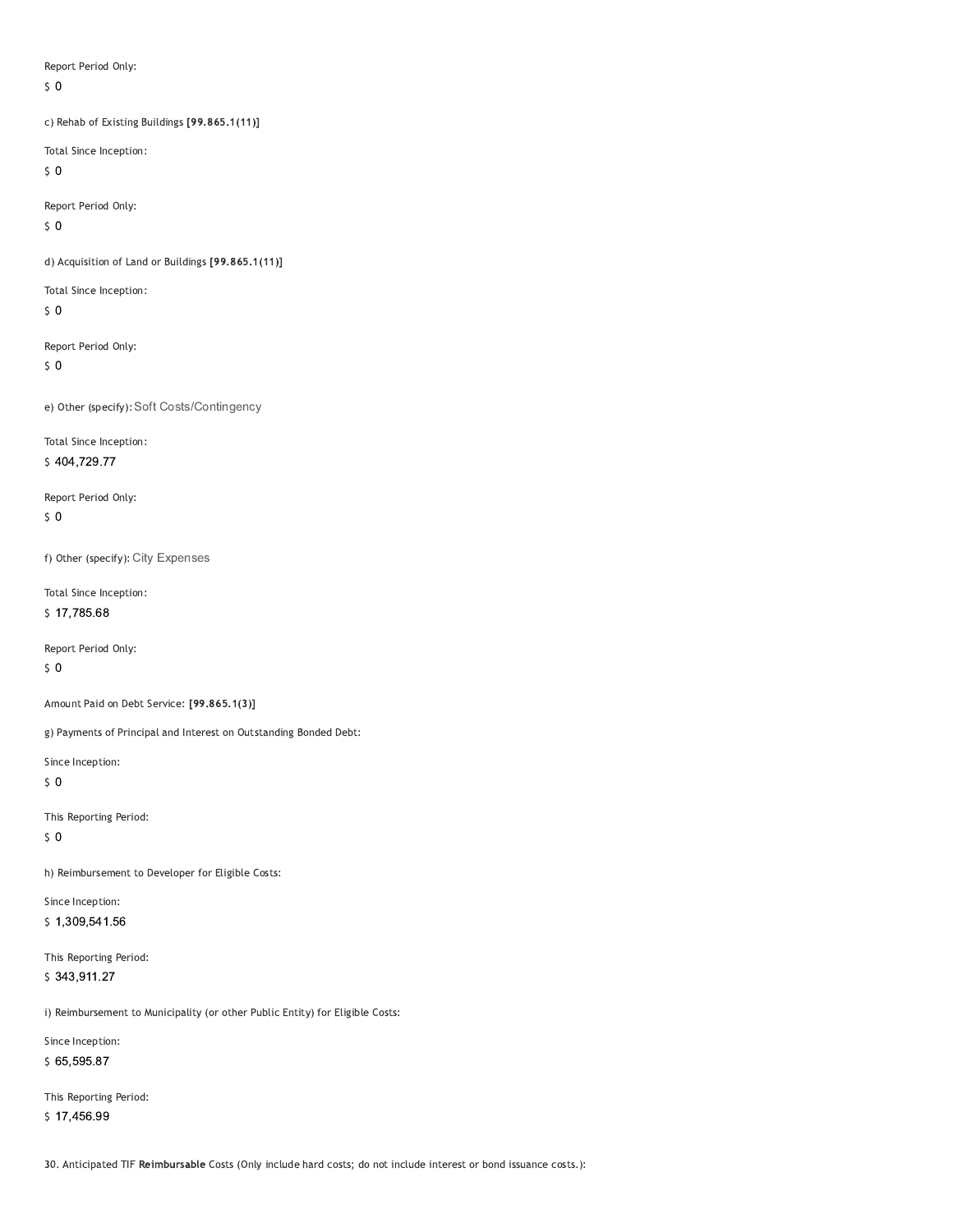a) Public Infrastructure and Site Development Costs (utility extensions, road improvements, stormwater, demolition, grading, etc.):

#### \$19,602,986

b) Property Acquisition and Relocation Costs:

## $50$

c) Project Implementation Costs (including professional fees):

# $$82,000$

d) Other (specify, as applicable): Facilities Construction

#### \$10,077,380

e) Other (specify): City Expenses

#### \$10,000

f) Other (specify): Optional...

#### $\mathsf{S}$  0

Total Anticipated TIF Reimbursable Project Costs:

## \$29,772,366

31. Anticipated Total Project Costs:

#### \$148,492,231

(Please e-mail a copy of the budgets from the Redevelopment Plan for Anticipated Total Project Costs and Anticipated Reimbursable TIF Costs if any revisions occurring since previous filing to TIFreporting@dor.mo.gov.)

32. TIF Financing Method (checkmark all applicable):

Pay-as-you-go

General Obligation Bonds

TIF Notes

 $\Box$ Loan

TIF Bond

Industrial Revenue Bond

Other Bond

 $\Box$  Other

Maturity of TIF Obligations (term of the TIF payout)

33. Original Estimate (# of years to retirement):

### 23

34. Current Anticipated Estimate (# of years to retirement):

 $17$ 

### **Estimated Increase in Tax Generation**

35. Original Assessed Value of the Redevelopment Project: [99.865.1(4)]

### \$1,891,600

36. Assessed Valuation Added to the Redevelopment Project (as of the end of the reporting period): [99.865.1(5)]

\$3,658,750

37. Anticipated Assessed Value at Time of District Termination:

#### \$4,900,201.54

38. Total Amount of Base Year EATs: [99.865.1(7)]

### $50$

39. Total Amount of Base Year PILOTs:

 $50$ 

40. Total Annual EATs Anticipated at Time of District Termination:

\$711,327